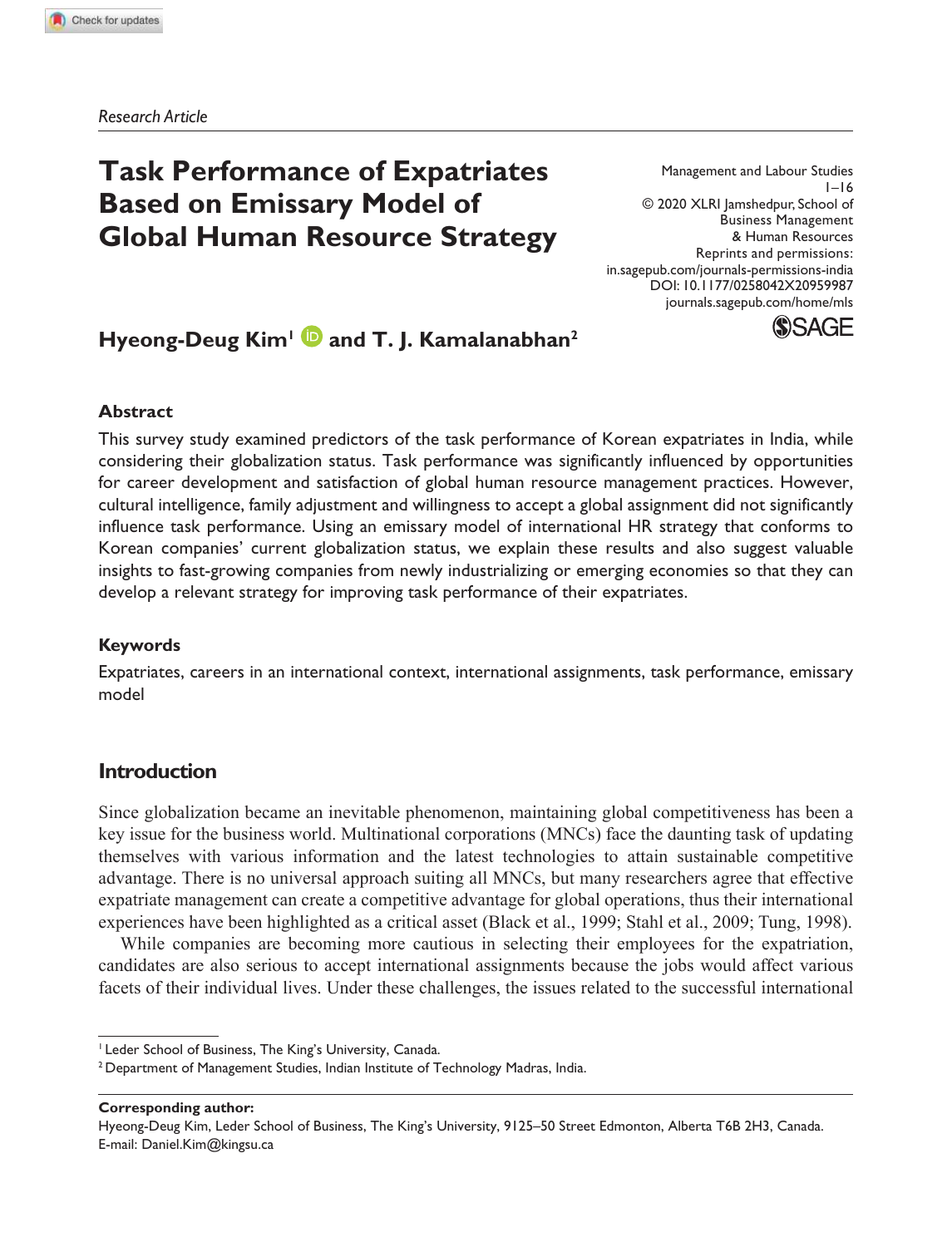assignment has been an important topic for international human resource management (IHRM). While the extant research predominantly focuses on European or North American expatriates, not much is known about expatriates from budding or newly industrialized economies (NIEs) employed in less lower or upper-middle income countries. Notably, the number of MNCs from the latter blend is now burgeoning. It is lamentable that the expatriates from the latter category are found wanting in the work know-how and practice on the transnational functioning. This adversely impedes their career path (Baruch & Altman, 2002). As a result, their expatriates are often struggling with career opportunities and risks. For instance, the notion of boundaryless or protein career which highlights individualistic values is relevant to expatriates from North America to equip them as a competent global manager, but it is likely to be discouraged by the management of Asian companies because they worry that the notion may influence their expatriates to pursue more individual career advancement than organizational goals.

This study focused on Korean expatriates in India, which covers both NIE and emerging economies, and sought to address the predictors of their task performance in order to fill the research gap by examining an underrepresented sample. Thus, the results might be added to the existing body of knowledge and also propose more relevant IHRM strategies for MNCs from emerging economies. The top three reasons for this choice are as follows.

First, Korean MNCs, notwithstanding their less international experience, have more recently attained transnational presence in no time. This has had significant implications for up-and-coming companies in budding economies.

Second, India has dynamic business environments. India was ranked on the third most attractive destination of foreign direct investment (FDI) in the World Investment Report of United Nations Conference on Trade and Development (United Nations Conference on Trade and Development, 2017), but also stood at one of the lowest (130th) on the World Bank (2017)'s ease of doing business index. India is known for underdeveloped infrastructure, sophisticated marketing channels and logistics, different provincial languages, numerous rules and regulations, and frequent industrial disputes. In addition, her cultural diversity and prominent economic development among emerging countries render IHRM in India as a momentous research area.

Third, Korean companies have become important players in the Indian market. For example, Samsung Electronics has been taking lead in smartphones, LG Electronics has maintained the lead in consumer durables (Cho, 2013; The Economic Times, 2017) and Hyundai Motors has become the largest exporter of passenger cars from India (Hyundai Motor Company, 2017). These achievements could not be explained without highlighting their expatriates' high-task performance. Despite the remarkable success, most Korean expatriates do not consider India as an attractive destination (Kim & Tung, 2013), which draws more attention to explore the case.

Therefore, the Korean expatriates' attitude and the unique working conditions and situations merit research attention.

# **Theory and Hypotheses**

Due to the dynamic nature of the foreign environment, the performance of expatriates is influenced by various factors. Tung (1981) grouped these factors into four general areas that are commonly agreed as the determinants of success or failure on the job for expatriates: technical competence on the job, personal traits or relational abilities that enable expatriates to deal with work associates as well as customers, adjustment ability to deal with different environmental variables from accustomed domestic political,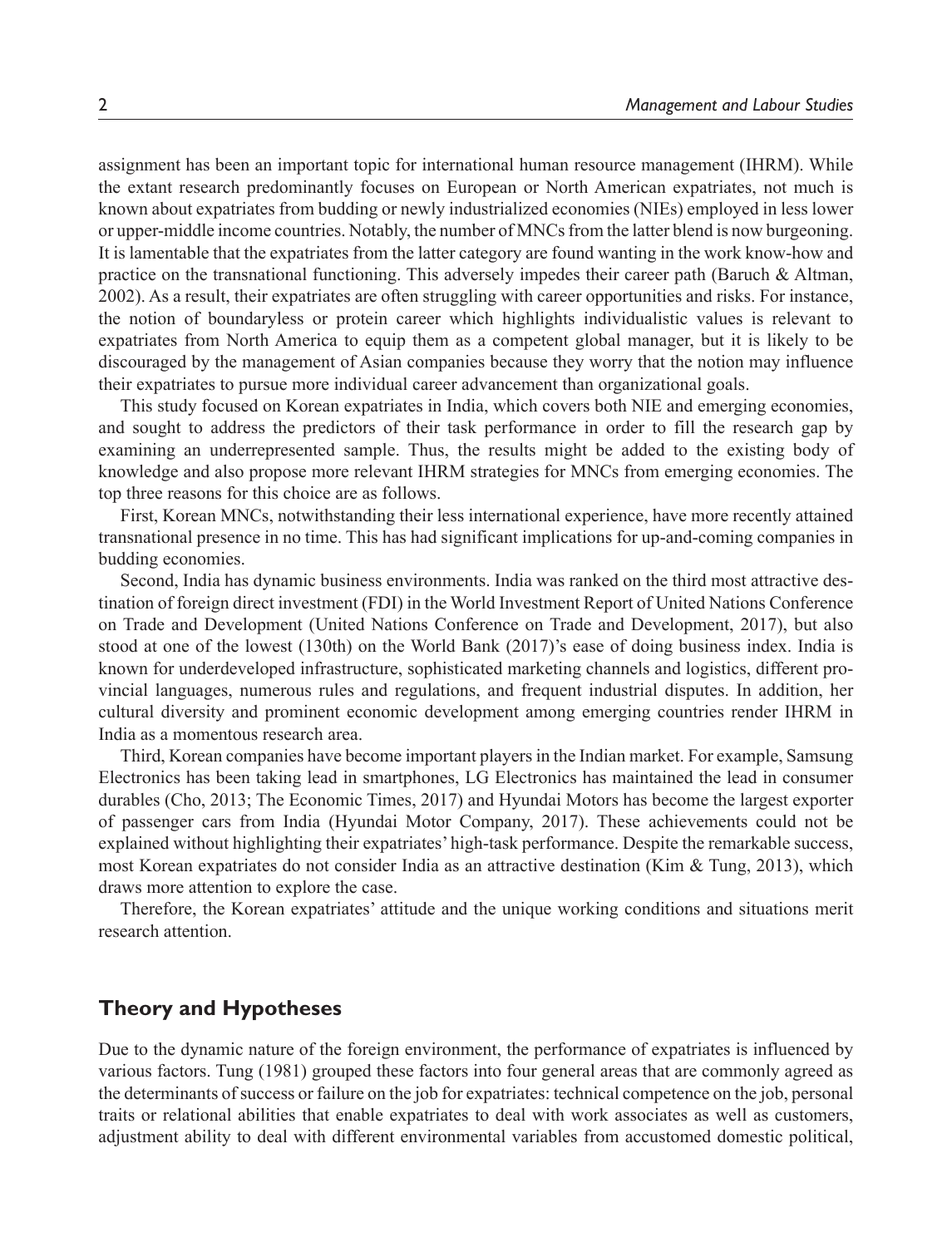legal and socioeconomic structures, and the ability of the expatriate' family to adjust living in a foreign environment. Many researchers deepened the knowledge of the above mention variables or extended further to explain a wide range of issues around the performance effect on IHRM.

Job performance is a multidimensional construct that can be divided into task performance and contextual performance (Kraimer & Wayne, 2004). It is related to behavior with an evaluative component that can be positive or negative for organizational effectiveness (Motowildo et al., 1997), thus the performance of expatriates should be understood in the organizational context. Companies send their expatriates according to their IHRM strategy and the expatriates usually work in accordance with the strategy. Heenan and Perlmutter (1979) explained four IHRM strategic options according to the level of a firm's internationalization status: ethnocentric, polycentric, regioncentric and geocentric orientation, which helps us to see how MNCs choose their candidates for international assignments based on their internationalization status. However, this classification focused mainly on expatriation and ignored the significance of HR issues in repatriation or relocation as parts of international human resource management (Dickmann & Baruch, 2011). Expatriates can contribute more to the whole organization when they repatriate or relocate successfully (Lazarova & Tarique, 2005). Bartlett and Ghoshal (1989) proposed a similar stages-based model that contains four strategic options by managing the pressures of local responsiveness and global integration. They described international (low on integration and responsiveness), global (low on responsiveness, high on integration), multinational (high on responsiveness, low on integration) and transnational (high on both) strategic options, which help us to apply human resource management strategy accordingly, but missed many actual working cases that many MNCs aim to become 'transnational,' but, in reality, most of them operate their global operations while locating their headquarters in the mother company's country, not truly operate across borders (Baruch, 2004).

While these frameworks focus on international staffing in a way of control or coordination of an MNC, Baruch and Altman (2002) suggested a taxonomy according to the expatriation and repatriation policies and practices at the organizational operational level:

**The global**: This is the 'archetype' large global MNC, with an established reputation in global operations. Because the company has a comprehensive set of procedures and practices in expatriation management as an integral part of HRM, expatriation is an essential part of the normal career path. Thus, its employees would expect expatriation to be at the core of their professional and managerial career.

**The emissary**: The model fits companies operating globally but rooted in a particular home culture which serves as its repository ideology, power base and expatriate source. The companies expect their expatriates to represent and control operations in subsidiaries. Thus, its employees are expected to accept an expatriate role in a way of expressing their commitment and loyalty to the firm.

**Peripheral:** This model fits companies operating in peripheral geographies, which local markets are insufficient for their growth and globalization is an inexorable expansion strategy. Thus, its employees often perceive expatriation as the desired reward at work to gain experience of 'the big world' as well as a sought-after career option.

**Professional:** This model fits companies whose goal is concentrating on home-country strengths and keeping their people within specific geographical borders. Thus, they prefer to use external people to operate their global operations based on buying in knowledge and expertise, and to rely on outsourcing the expatriation process.

**Expedient**: This option is often seen in newcomers to the global scene, which lack global experience and basic resources to manage expatriation of their employees. They are likely to copy from other companies' expatriation policies and practices, and also follow an ad-hoc, pragmatic and situationspecific approach, more of a 'mixed bag' than a systematic strategy.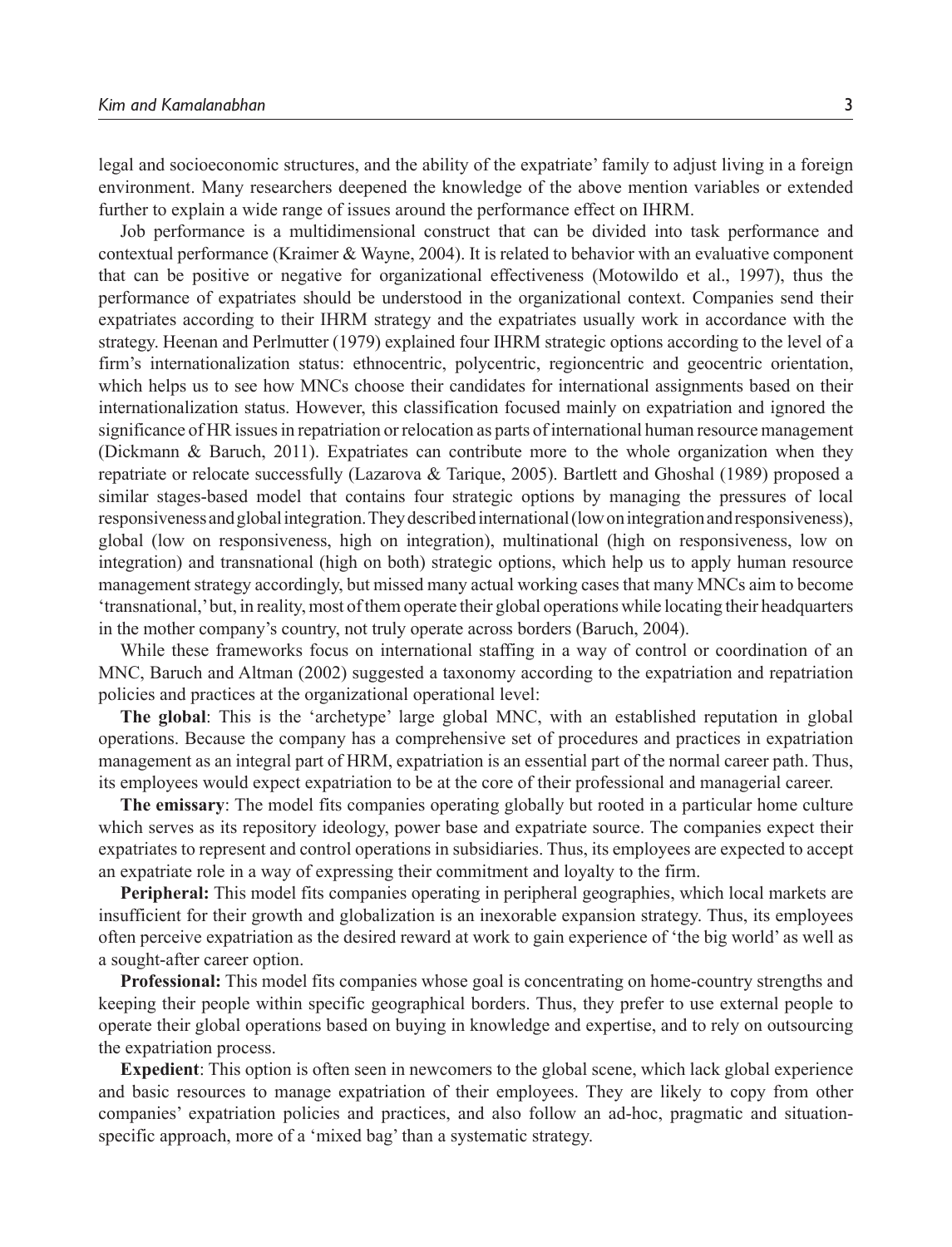Each option implies a different organizational approach to the management of careers, which represents the organizational culture and expatriation strategy, thus clarifying the psychological contract between the expatriate and the organization (Baruch, 2004). This clarity is very helpful for expatriates to recognize the expectation of the organization and prepare for their international assignments accordingly.

Since this taxonomy is more relevant to the companies at a different level of globalization as well as both developed and emerging countries (Altman & Baruch, 2012), this study adopted it. The majority of Korean companies in India could fit Peripheral or the Emissary model because of their lack of global experience and Korean style of managerial practices, however, they still show some characteristics of the Expedient's case-by-case approach to cope with diverse Indian environments. Thus, this study only focused on task performance in terms of the expatriate's performance on meeting job objectives and technical aspects of the job while examining these different operational levels.

### *Willingness to Accept an International Assignment*

Transnational projects have been viewed as a means to develop an expatriates' career (Tung, 1998). A variety of lucrative monetary benefits and high social rank encourage prospective candidates to voluntarily apply for the expatriate position. But it may not be always promising. For example, if the host country has an unstable political situation, insecurity and tough working condition, the organization would have difficulties in finding volunteers. On the other hand, even though the host country does not have that kind of hardship, but a company emphasizes more on the domestic operation and the home office always maintains superior status, its employees would be hesitant to apply or accept expatriation. Because of the 'out of sight, out of mind' syndrome, they do not want to miss chances for career development in their parent organizations (Tung, 1988). If anyone accepts it despite these disadvantages, his or her acceptance or willingness for the position is often seen as expressing their commitment or loyalty to the organization. Thus, expatriates consider psychological contracts as a significant matter when they are considering uprooting their lives and families to move to another country which exposes them to more risks than on home soil (Haslberger & Brewster, 2008). For the Global case, the organization sees international experience an asset as well as a requirement, and employees willingly take expatriation. Baruch (2004) explained that in the Global option, the psychological contract is open ended and clearly defined, for the Professional option is transactional (market based), and for the Emissary option, it is relational, underscoring the mutual commitment of employee and organization. Kim and Tung (2013) found that Korean expatriates tend to accept assignments to a lesser preferable destination like India due to their Confucian values of unflinching organizational commitment and rigid collectivistic culture. Furthermore, these values help them in endeavouring to cope with the troubles of work-life balance and achieve the goal that their organization assigned. Understandably, research suggests that expatriates embodying higher levels of commitment positively cope with challenges and are driven to fulfil their work duties to the best satisfaction of their headquarters (Kraimer & Wayne, 2004). Consistent with the above discussion, we hypothesize the following.

Hypothesis 1: Willingness to accept a global assignment will be significantly related to an expatriate's task performance.

# *Cultural Intelligence*

International assignment exposes expatriates to foreign cultures, where social, economic and legal systems significantly differ from their home country. Cultural intelligence reflects knowledge of the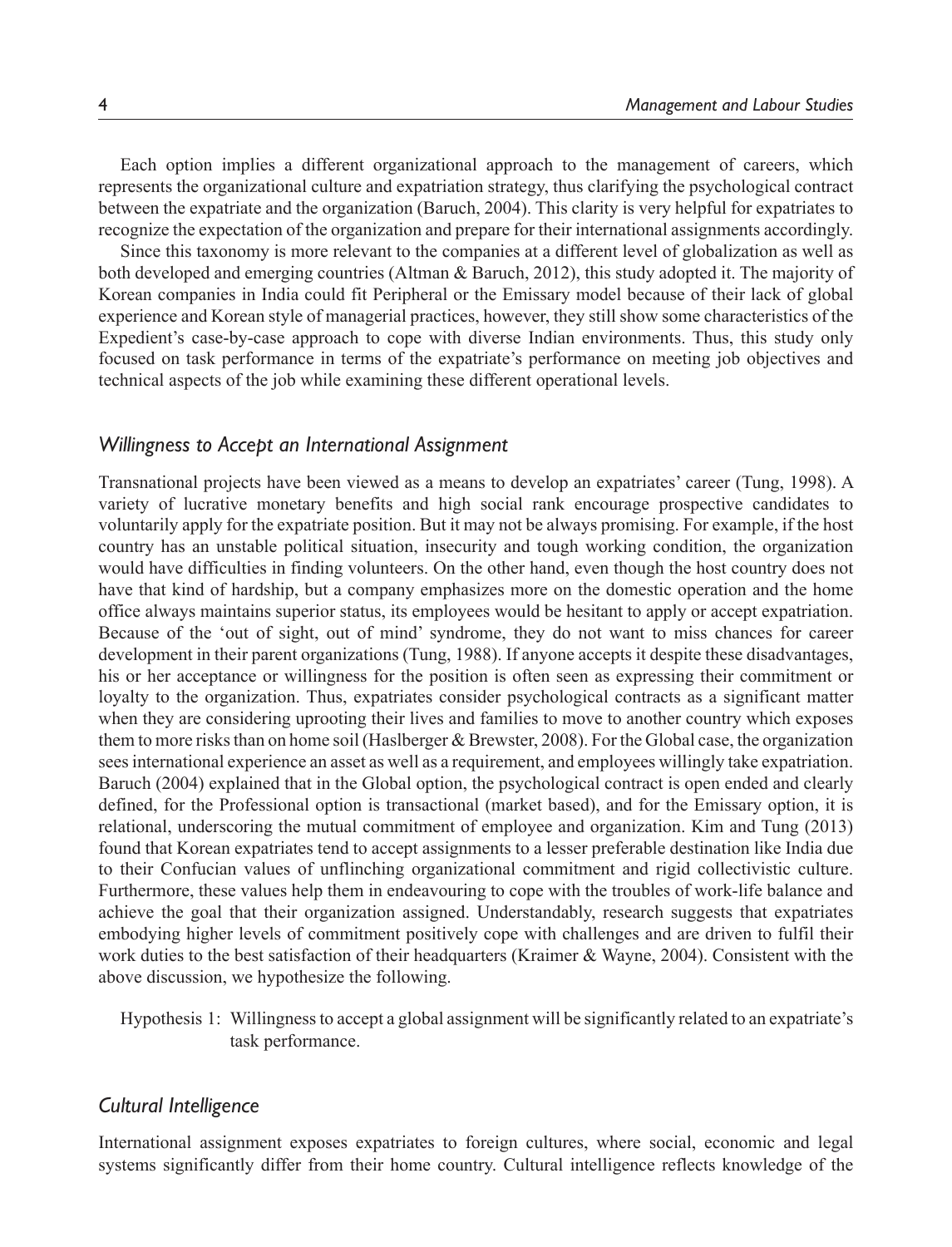norms, practices and conventions in different cultures as well as competence to deal effectively with people from a different cultural background and understanding (Earley & Ang, 2003).

It enables expatriates to understand and enact role expectations in a manner that is culturally sensitive and appropriate, thus affecting task performance (Ang et al., 2007; Harrison & Shaffer, 2005). In the same vein, well adjusted to a different culture was proved to be the main factor of job performance (Kraimer et al., 2001). Whereas, other studies have a different result that cultural intelligence did not significantly associate with task performance but only contextual performance (Kraimer & Wayne, 2004; Rose et al., 2010).

However, as we mentioned earlier, expatriates of an Emissary company want to be representatives of their home culture rather than adjust to local culture; local employees of an Emissary company make an effort to resemble the home country's work attitude and behaviour (Baruch & Altman, 2002). Though it may look less necessary for an expatriate of an Emissary company to learn the local culture, there is still significant importance to understand the local culture. For instance, the knowledge and ability to utilize cultural similarities and differences can help expatriates to lead local employees in a more familiar way to follow them and expect more favourable cooperation from them.

Thus, we hypothesize the following.

Hypothesis 2: Cultural intelligence has a significant relationship with an expatriate's task performance.

### *Satisfaction of IHRM Practices*

There has been a controversial issue on whether job satisfaction directly influences or is influenced by high performance. However, the positive relationship between the two is generally agreed (Imran et al., 2014; Schleicher et al., 2004; Wang et al., 2012). Due to dynamics of IHRM, job satisfaction of expatriates has been measured by various aspects such as distinctiveness of the post assumed, intra-organizational communication, the extent to which the family and the company are supportive, involvement in decisionmaking and skill diversity (Ali et al., 2003; Cox, 2004; Li & Tse, 1998), and these aspects also shape IHRM programmes and policies. Thus, companies can examine the relevancy of their IHRM programmes and policies in the light of job satisfaction. On the other hand, they also have to observe their expatriates whether they have inaccurate or unrealistic expectations, which may cause dissatisfaction with their jobs (Kim & Tung, 2013). If a company provides relevant IHRM policies that meet the expectations of her expatriates, it will bring high performance as a result (Black  $\&$  Gregersen, 1991). Thus, this study hypothesizes the following.

Hypothesis 3: Satisfaction of IHRM practices can increase an expatriate's task performance.

## *Career Development Opportunities*

Some major reasons for employees accepting the expatriation are their personal and professional development, and career advancement (Baruch & Altman, 2002; Black et al., 1999; Suutari & Brewster, 2003; Tung, 1998). Expatriates' careers can be considered from the perspective of boundaryless careers because they obtained new competencies that were not available at home and had to view their career as being independent of organizational boundaries as global managers (Tung, 1998). On the other hand, expatriates also worry about a negative career move because of the ignorance and lost promotion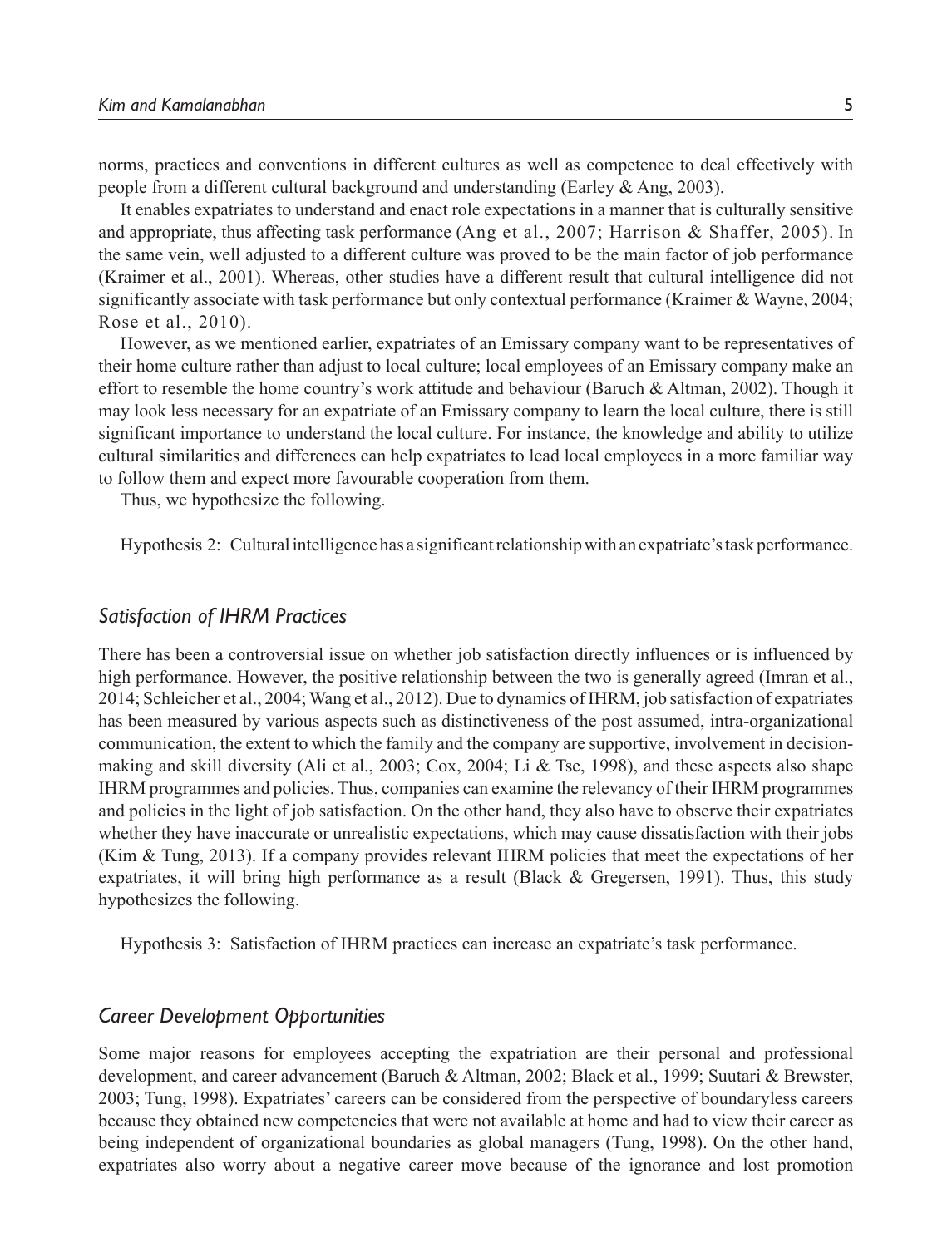opportunity while they are away (Tung, 1988). Thus, expatriates enter the process of expatriation with a certain psychological contract (Haslberger & Brewster, 2008) and, once they accept the assignment, they feel an obligation to complete the tasks while expecting positive career outcomes (Kim & Slocum, 2008). For both the Global and the Professional options, the boundaryless concept of becoming a competent manager in a transnational context and professional development encourages expatriation as an important opportunity in career development. However, in the Emissary option, expatriates want to make sure of their career advancement and security in the home organization.

It is common that if expatriates perceive their company's support on their career development, they will more committed to the parent company and intend to complete the assignment in a better way (Kraimer & Wayne, 2004), and the career development opportunity positively relates to expatriate performance (Van der Heijden et al., 2009). But, if their career prospects are not viable in the organization, they feel discouraged and may leave the organization and search for an alternative job opportunity outside the current organization (Selmer, 1999).

Accordingly, this study proposes the following.

Hypothesis 4: Career development opportunity can increase an expatriate's task performance.

# *Family Adjustment*

Since expatriation often requires uprooting their families and makes an adjustment to foreign environments together, the family situation contributes to the success or failure on the job for expatriates (Arthur & Bennett, 1995; Tung, 1981). For example, there are numerous areas of adjustment, such as, each family member's adjustment to their work, school and social life, adaptation to new roles and children's education. Due to a spillover or crossover process, partner or families' adjustment can affect expatriates' job performance (Lazarova et al., 2010). Each one's satisfaction, happiness, and cheerful spirit will influence others to result in a positive outcome, whereas the opposite case will produce a negative effect. Accordingly, we postulate the following hypothesis.

Hypothesis 5: Family adjustment can increase an expatriate's task performance.

# **Methodology**

We developed the questionnaire for this study after systematically reviewing similar tools used by various other studies (Ali et al., 2003; Kraimer & Wayne, 2004; Rose et al., 2010; Tung, 1998). Back translation technique was used to translate the questionnaire into Korean. The questionnaires were administered to 150 Korean expatriates functioning in India from July 2011 to February 2012. The number of returned questionnaires was 129—out of which 123 were found analyzable, which is a good enough sample size to do regression analyses on the determinants of task performance. The targeted sample was working in industrial sectors such as automotive, electronics, petrochemical, services, textile, trade and transportation.

# **Measures**

# *Independent Variables*

We adopted five items concerning willingness towards global assignment from Tung's (1998) scale. This measured the extent to which the respondents willingly accepted a global project. An example item from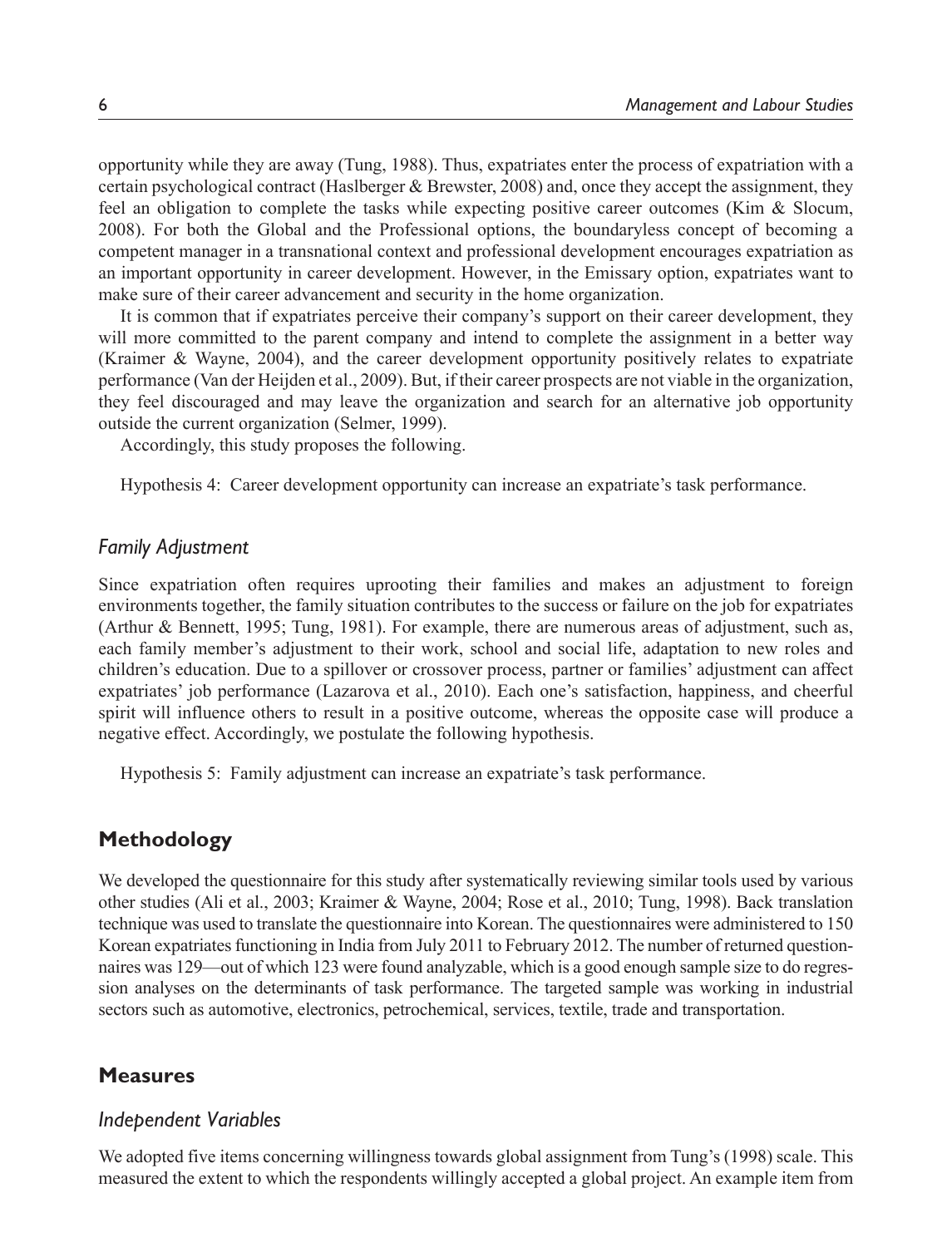the instrument is 'I will accept anywhere that my company asks me to go'. The reliability of this scale, Cronbach's alpha, was 0.87.

Three items concerning cultural intelligence were based on Rose et al. (2010). These were designed to suit the Korean expatriates' context for measuring cross-cultural knowledge and sensitivity. A sample item from the scale is 'I am aware that Indian cultural values are different from mine'. The Cronbach's alpha of this scale was 0.65.

Three items related to satisfaction of IHRM practices were based on Tung (1997) and designed to suit the Korean expatriates' context. An example of the instrument is 'My work is well recognized by my parent company'. The Cronbach's alpha of this instrument was 0.68.

Three items concerning career development opportunity were based on Tung (1998) and measured by participants' perception of their international assignment as a global competency development opportunity. A sample item from the scale is 'International experience is a competitive asset that makes me more valuable to the external labour market'. The Cronbach's alpha of this scale was 0.71.

Three items related to family issues were adopted from Ali et al. (2003) and measured the respondents' concerns about family issues. A sample item from the scale is 'My family's adjustment to Indian culture remains as one of my major concerns'. The reliability of this scale, Cronbach's alpha, was 0.64.

All of the above-mentioned independent variables used a five-point scale ranging from 1 (strongly disagree) to 5 (strongly agree).

#### *Dependent Variables*

We adopted four items concerning Task performance from Kraimer and Wayne (2004) to measure the extent to which participants evaluated their task performance with regard to the accomplishment of job objectives, meeting performance standards and expectations, technical competence and overall job performance. An example of the scale is 'Overall, I have fulfilled the requirements of my job successfully'. The reliability of this scale, Cronbach's alpha, was 0.74.

Task performance was gauged using the above mentioned five-point scale.

# *Control Variables*

Extant research bears testimony to the fact that expatriates' attitudes and behaviours are significantly impacted by demographic factors such as age, position level, current assignment experience (Bal et al., 2011; Kim & Slocum, 2008; Stahl et al., 2009). We found that age and position levels were strongly correlated  $(r=0.65)$  mainly because of the seniority system in Korean companies. Therefore, this study used only position level and current assignment tenure as control variables.

Position level indicates the hierarchical rank of the employee in India. We dummy-coded the level with 0 indicating lower-level managers (lower than director level) and 1 indicating higher-level managers (director and above level). The higher-level managers (69.1% of the respondents) are top-level managers such as managing directors or country heads who oversee overall operations rather than functional areas. The lower-level managers (30.9% of the respondents) are usually working under the higher-level managers and occupy titles as department heads or general managers.

Current assignment tenure was also dummy-coded with 0 for less than three years and 1 for three years or more so that the effect of longer than average three-year tenure period could be clearly found.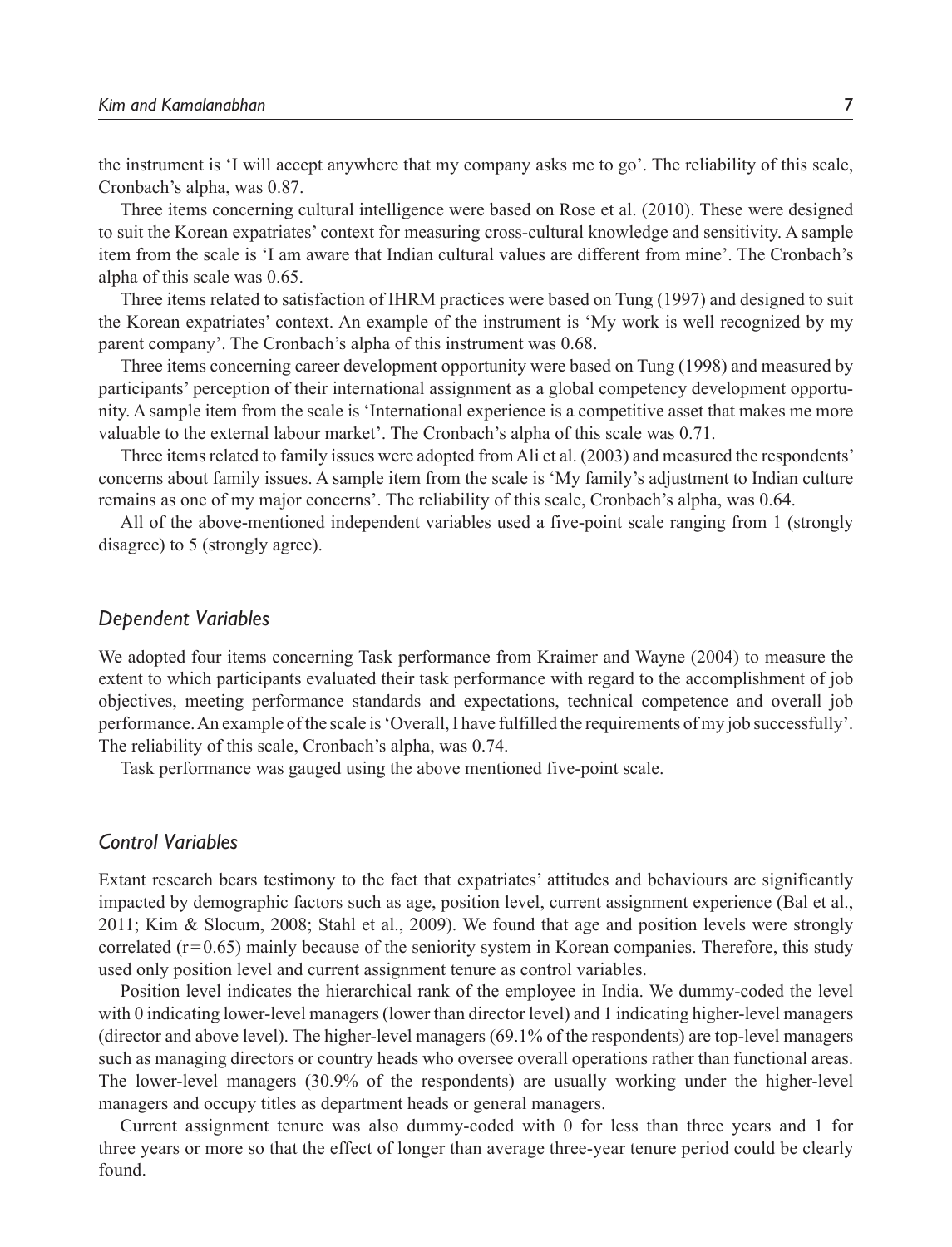# **Data Analysis**

We used Cronbach's alpha tests to examine reliability and factor analysis to determine the validity of this research (see Table 1). The values of Cronbach's alpha ranging from 0.64 to 0.87 proved the internal consistency of the instruments. Notably, this is considered acceptable for this exploratory study. And principal component analysis, Varimax rotation method and cut-off Eigenvalue of 1.0 were adopted for factor analysis. It was found that cumulatively 67 per cent of the variance in task performance was explained by the hypothesized predictors. For meeting the statistical condition of these two analyses, we removed one item from family issues, three items from cultural intelligence, three items from the satisfaction of IHRM practices, and two items from career development opportunity.

Preliminary analyses examined the means, standard deviations, and intercorrelations among the study variables. As the rage of variance inflation factor (VIF) was 0.54–1.86, multicollinearity effect is found to be not significantly problematic. Finally, we tested our hypotheses using hierarchical multiple regression analysis.

| Scale Item                                                                                                         | <b>WA</b> | CI   | <b>SI</b> | <b>CD</b> | FA | <b>TP</b> | Reliability |
|--------------------------------------------------------------------------------------------------------------------|-----------|------|-----------|-----------|----|-----------|-------------|
| I will accept the work abroad even if the country<br>of assignment may not contribute to my career<br>advancement. | 0.85      |      |           |           |    |           | 0.87        |
| I will accept the work abroad even if the country of<br>assignment may not have much tourist attraction            | 0.84      |      |           |           |    |           |             |
| I will accept the work abroad even though the working<br>condition is very tough.                                  | 0.81      |      |           |           |    |           |             |
| I will accept international assignments to countries/regions<br>that are politically unstable and insecure.        | 0.73      |      |           |           |    |           |             |
| I will accept anywhere that my company asks me to go.                                                              | 0.70      |      |           |           |    |           |             |
| I am aware that Indian cultural values are different from<br>mine.                                                 |           | 0.77 |           |           |    |           | 0.65        |
| I have gotten used to the legal and economic systems of<br>India.                                                  |           | 0.65 |           |           |    |           |             |
| I have some Indian friends with whom I can seek honest<br>opinion/advice or help.                                  |           | 0.51 |           |           |    |           |             |
| My work is well recognized by my parent company.                                                                   |           |      | 0.77      |           |    |           | 0.68        |
| I am satisfied with the financial packages accorded to my<br>designation in India.                                 |           |      | 0.71      |           |    |           |             |
| Parent company gives me the authority to decide on many<br>critical issues in India.                               |           |      | 0.66      |           |    |           |             |
| Overseas assignments bring personal development                                                                    |           |      |           | 0.77      |    |           | 0.71        |
| and career enhancement in and out of the current<br>organization.                                                  |           |      |           |           |    |           |             |
| International experience is a competitive asset that makes<br>me more valuable to the external labour market.      |           |      |           | 0.76      |    |           |             |
| This international assignment enables me to develop a<br>global mindset.                                           |           |      |           | 0.66      |    |           |             |

**Table 1.** The Combined Results of Factor and Reliability Analysis

*(Table 1 continued)*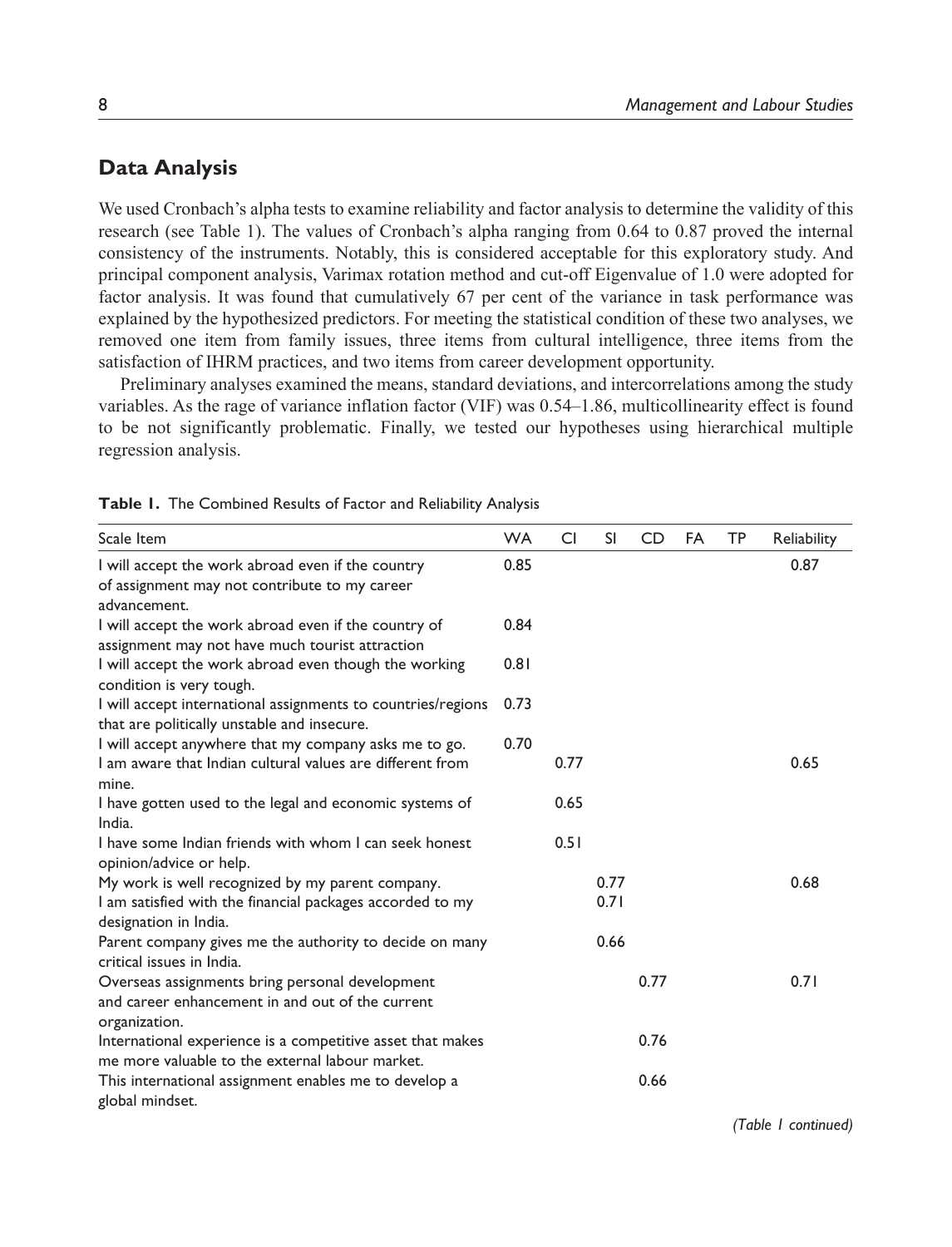#### *(Table 1 continued)*

| Scale Item                                                 | <b>WA</b> | C | SI | CD | FA   | - TP | Reliability |
|------------------------------------------------------------|-----------|---|----|----|------|------|-------------|
| My spouse is happy to live in India.                       |           |   |    |    | 0.76 |      | 0.64        |
| My children are doing well in school in India.             |           |   |    |    | 0.69 |      |             |
| My family's adjustment to Indian culture remains as one of |           |   |    |    | 0.69 |      |             |
| my major concerns (R).                                     |           |   |    |    |      |      |             |
| I meet the job objectives set by the company.              |           |   |    |    |      | 0.78 | 0.74        |
| Overall, I have fulfilled the requirements of my I job     |           |   |    |    |      | 0.68 |             |
| successfully.                                              |           |   |    |    |      |      |             |
| I encounter difficulties in meeting performance standards  |           |   |    |    |      | 0.68 |             |
| and expectations related to my job (R).                    |           |   |    |    |      |      |             |
| I am technically competent to undertake my job             |           |   |    |    |      | 0.51 |             |

**Source:** The authors.

**Notes:** WA (willingness to accept an international assignment), CI (cultural intelligence), SI (satisfaction of IHRM practices), CD (career development opportunities), FA (family adjustment), TP (task performance).

Loadings less than 0.48 are not reported.

# **Findings**

## *Profile of Korean Expatriates*

Table 2 portrays the demographic characteristics of the sample. Some facets of the results are noteworthy.

To begin with, there were only two female respondents working as interpreters. And both of them were single. It supports an The Organisation for Economic Co-operation and Development (OECD) report that Korea had the lowest female workforce involvement among OECD countries (55% as opposed to the OECD standard of 65%) and that the involvement drastically declines after marriage (OECD, 2013). The gender pay gap stood at 39 per cent, which was the highest among OECD countries and 90 per cent of the women were not in managerial positions. The report also revealed that Korean men spent

| Gender                  | Male (98.4%); female (1.6%)                                                                                                                    |
|-------------------------|------------------------------------------------------------------------------------------------------------------------------------------------|
| Age                     | 20-29 years (8.9%); 30-39 years (17.1%): 40-49 years (27.6%); 50-59 years<br>(39.0%); 60 years and above (7.3%)                                |
| Educational background  | High school $(8.1\%)$ ; vocational college graduate $(1.6\%)$ ; undergraduate $(74.1\%)$ ;<br>post-graduate (15.4%); doctorate (0.8%)          |
| Position level<br>Korea | < Manager (13.8%); manager-general manager (43.9%); director-executive<br>director $(42.3%)$                                                   |
| India                   | Manager–general manager (30.9%); director–managing director (69.1%)                                                                            |
| <b>Functional areas</b> | General management/administration (61.0%); production/operation (19.5%);<br>R&D/quality control (1.6%); finance (9.8%); sales/marketing (8.1%) |
| Organizational tenure   | < 3 years (11.4%); 3-10 years (20.3%); > 10 years (68.3%)                                                                                      |
| Tenure in India         | < 1 year (20.3%); 1-2 years (13.8%); 2-3 years (22.8%); 3-4 years (6.5%); 4-5<br>years (10.6%); > 5 years (26%)                                |
| Marital status          | Not married (14.6%); married (85.4%)                                                                                                           |
| Carmen The curbe in     |                                                                                                                                                |

**Table 2.** Demographic Profile of Respondents

**Source:** The authors.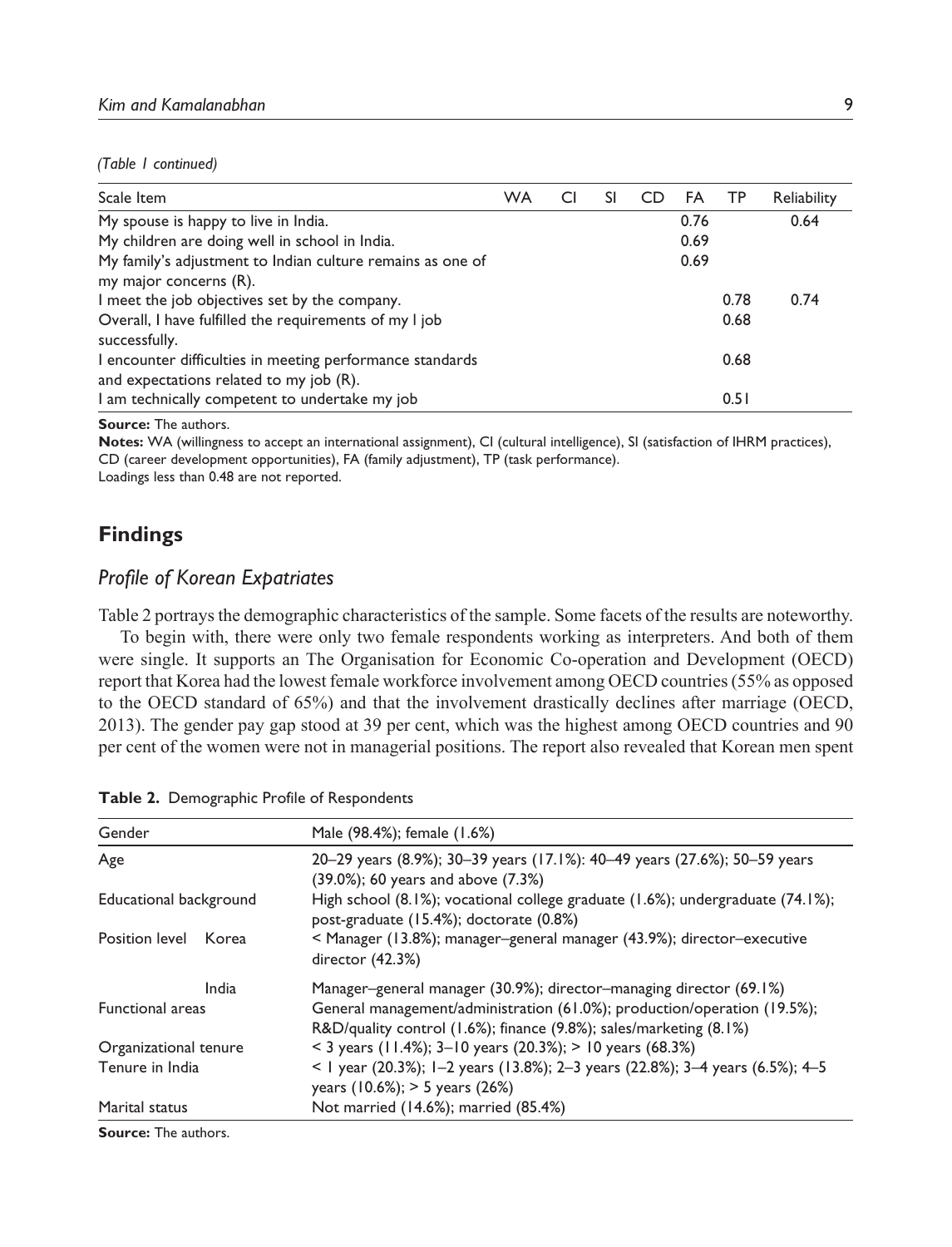just 45 minutes on housework per week, which means there is little flexibility for Korean housewives who wish to work and raise a family. These trends have been continued for the last 20 years and may not be changed if work cultures involve long working hours and socializing after work continues.

Second, most Korean expatriates in this sample (85.4%) were married. Though other options were available on the questionnaire, the respondents marked only married or not married. And 66.6 per cent of the respondents were the age of 40–59. While considering the average age for a Korean man to get married was 29.7 years in 2000 (Lee, 2012), the majority might have teen-aged children or above and were concerned about their children's education due to the very competitive Korean education system.

Third, 90 per cent of the respondents were university degree or further higher degree holders. And 69.1 per cent of them held positions at or above the director level on the current assignments. Thus, most of the respondents were well educated and participated in higher levels of decision making.

Fourth, most Korean companies hired expatriates with more than 10 years of work experience in the parent companies (68.3%), and the expatriates normally served for three years. However, the tenure in India often gets extended due to longer adjustment time.

# *Factors Influencing Task Performance*

The results of correlation analysis (see Table 3) showed current assignment tenure was significantly associated with the satisfaction of IHRM practices  $(r=0.42)$ , cultural intelligence  $(r=0.28)$ , family adjustment ( $r = 0.18$ ) and task performance ( $r = 0.18$ ) at the  $p < .05$  level even though it is a control variable. This shows that longer tenure may help them better perform at work.

Second, cultural intelligence  $(r=0.19)$ , satisfaction of IHRM practices  $(r=0.47)$ , and career development opportunities ( $r = 0.40$ ) and family adjustment ( $r = 0.20$ ) were significantly associated with task performance. These associations were further investigated by the following regression analyses.

Third, with regard to correlations among independent variables, they showed weak or moderate positive correlations except for the association between willingness to accept a global assignment and family adjustment  $(r = -0.02)$ .

Table 4 presents the factors impacting Korean expatriates' task performance who are still engaged in their global projects. First of all, both variables, cultural intelligence and willingness to accept an

|                                                         | Mean | SD.  |           | $\overline{2}$           | 3       | 4       | 5       | 6       |         | 8 |
|---------------------------------------------------------|------|------|-----------|--------------------------|---------|---------|---------|---------|---------|---|
| L. Position level                                       | 0.69 | 0.47 |           |                          |         |         |         |         |         |   |
| 2. Current assignment tenure                            | 0.43 | 0.50 | $*0.40$   | $\overline{\phantom{0}}$ |         |         |         |         |         |   |
| 3. Willingness to accept an<br>international assignment | 3.28 | 0.77 | 0.10      | 0.03                     |         |         |         |         |         |   |
| 4. Cultural intelligence                                | 3.12 | 0.76 | $*0.20$   | $*0.28$                  | $*0.39$ |         |         |         |         |   |
| 5. Satisfaction of IHRM practices                       | 3.43 | 0.70 | $*0.38$   | $*0.42$                  | $*0.32$ | $*0.35$ |         |         |         |   |
| 6. Career development<br>opportunities                  | 3.70 | 0.70 | $*$ -0.23 | 0.13                     | $*0.24$ | $*0.24$ | $*0.40$ |         |         |   |
| 7. Family adjustment                                    | 3.04 | 0.46 | 0.08      | $*0.18$                  | $-0.02$ | $*0.26$ | $*0.30$ | $*0.23$ |         |   |
| 8. Task performance                                     | 3.57 | 0.67 | 0.09      | $*0.18$                  | 0.11    | $*0.19$ | $*0.47$ | $*0.40$ | $*0.20$ |   |

| Table 3. Results of Correlation Analysis |  |  |  |  |  |  |
|------------------------------------------|--|--|--|--|--|--|
|------------------------------------------|--|--|--|--|--|--|

**Source:** The authors.

**Note:** \*Correlations of 0.18 and higher are significant at the *p* < .05 level.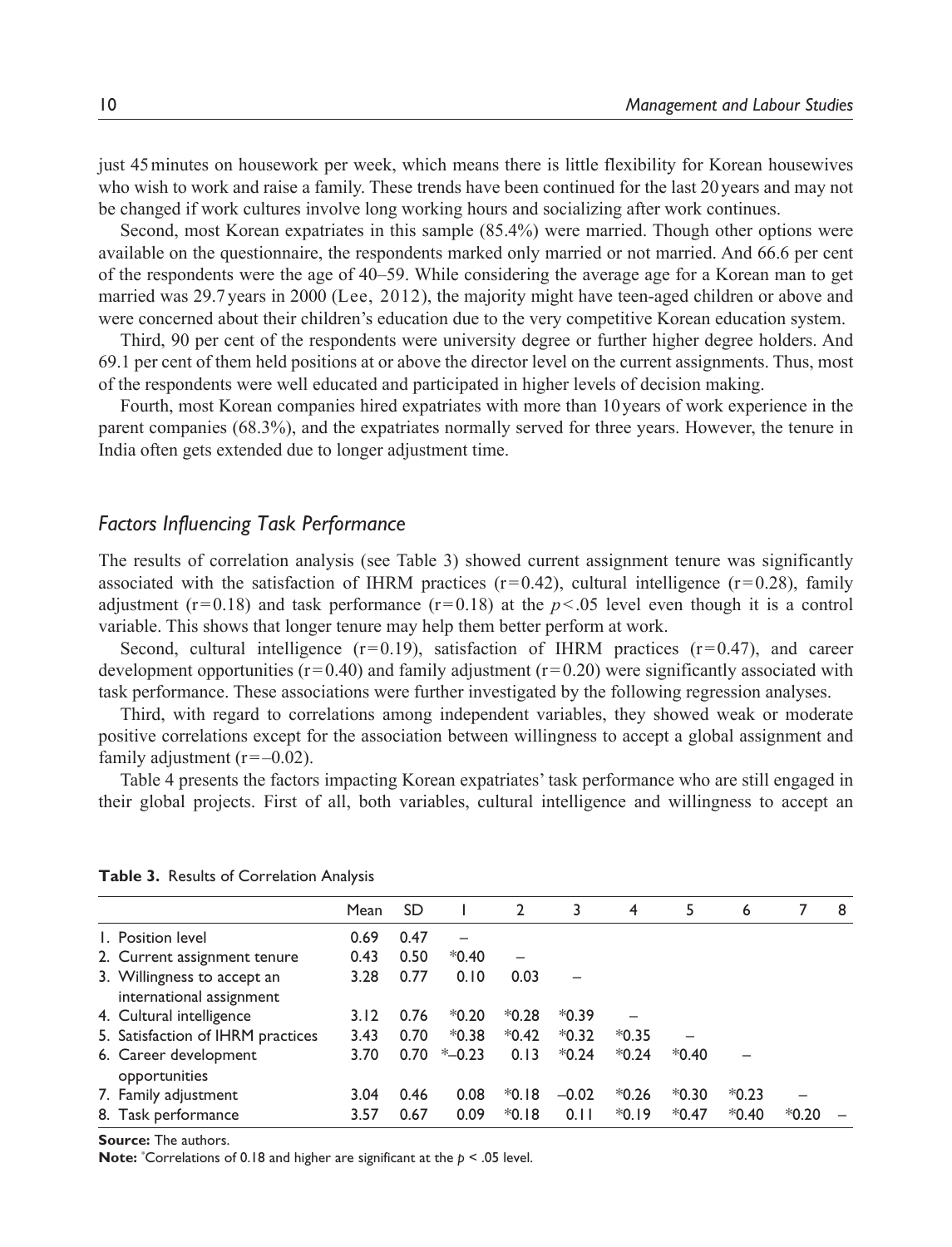|                                                   | Dependent Variable: Task Performance |         |  |
|---------------------------------------------------|--------------------------------------|---------|--|
|                                                   | Model I                              | Model 2 |  |
| Step 1                                            |                                      |         |  |
| Position level                                    | 0.02                                 | 0.02    |  |
| Current assignment tenure                         | 0.17                                 | $-0.03$ |  |
| Step 2                                            |                                      |         |  |
| Willingness to accept an international assignment |                                      | $-0.09$ |  |
| Cultural intelligence                             |                                      | 0.03    |  |
| Satisfaction of IHRM practices                    |                                      | $*0.38$ |  |
| Career development opportunities                  |                                      | $*0.26$ |  |
| Family adjustment                                 |                                      | 0.02    |  |
| R <sup>2</sup>                                    | 0.03                                 | 0.28    |  |
| Adjusted $R^2$                                    | 0.01                                 | 0.24    |  |
| F                                                 | 1.88                                 | 6.30    |  |
| p-value                                           | 0.16                                 | $*0.00$ |  |

#### **Table 4.** Results of Regression Analysis

**Source:** The authors.

**Notes:** n = 123. Df = 122. Values are standardized coefficient. \*Significance at *p* < .05.

international assignment, were not significantly related to task performance  $(p<0.05)$ . These results rejected both Hypothesis 1 and 2.

Next, the satisfaction of IHRM practices was significantly and positively related to task performance. This shows that satisfaction could engender task performance. Hence, Hypothesis 3 was accepted.

Third, career development opportunities were also found to be positively related to task performance. Therefore, Hypothesis 4 was accepted.

Finally, family adjustment did not have a significant relationship with task performance. Thus, Hypothesis 5 was rejected.

# **Discussion**

This study presented various factors on the task performance of Korean expatriates in India. To begin with, the Korean expatriates having Confucius's cultural background where loyalty to the organization is common are often under cultural pressure to accept even the least preferred international assignment (Kim & Tung, 2013). For Korean work culture, an employee's refusal of international assignment may bring a very negative impression to the other members in the organization and the acceptance was influenced by more cultural obligation rather than their willingness. Dickmann and Baruch (2011) described the functioning of Korean MNCs using an emissary model typified by values such as dutyorientation, commitment and loyalty. This explains the inconsequential relationship between the willingness to accept a global assignment and task performance. However, Korean companies should develop appropriate HR policies and programmes to appreciate their sacrifice or commitment and try to utilize them to pull the expatriates' high performance. Because, in the case of a global or professional option, a high-performance effort at the subsidiaries is common as they want to develop global careers through the assignment (Baruch & Altman, 2002). Therefore, appropriate motivation measures are needed to help them to realize the significant aspects of the assignment. It is high time for them to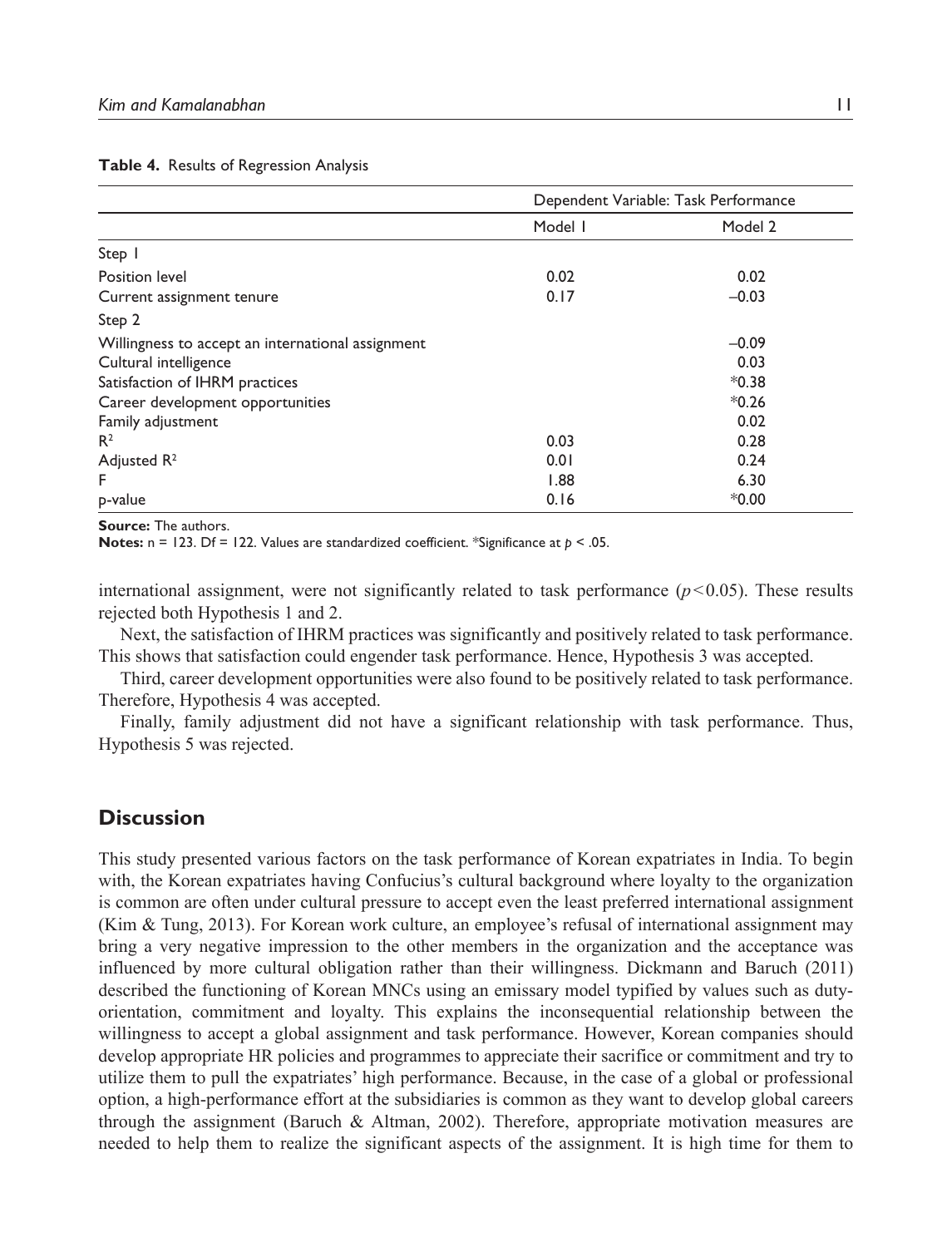introduce the boundaryless career concept into their IHRM practices and give more opportunities for their expatriates to develop their global competencies or work experience by achieving high performance.

Next, the main reason for the insignificant relationship between cultural intelligence and task performance can be explained by a lack of motivation to adjust to local culture. A growing number of Korean restaurants, churches, and social or sports clubs cater to Korean expatriates' social needs as well as after office-hour activities. Korean expatriates often mingle with other Koreans and barely interact with locals (Kim & Tung, 2013). The majority of respondents are in high-level decision-making positions where they have to lead local employees. This result is identical to the Emissary model which does not stress on cross-cultural integration highly. In the Global, the Professional as well as the Peripheral options, the expatriates eager to experience the host culture and gain global competence out of it, but in the Emissary option, expatriates may be expected to contribute a few years' services for the sake of the company (Baruch, 2004). This lack of motivation and cultural intelligence must be a disadvantage in the long run or near future. The companies should develop IHRM programmes that enable them to acquire local knowledge and social capital during their tenure period and transfer those assets to their successors (Stahl et al., 2009).

Third, this study asserts that career development opportunities significantly increased task performance, which can be also explained by the above-mentioned Confucius Asian values. However, the dynamic nature of the global business environment such as economic, societal, technological changes causes more difficulties in meeting the career advancement expectation (Lazarova & Tarique, 2005; Stahl et al., 2009). As we acknowledged that several studies suggested a boundaryless career that could develop and provide more career development inside the organization can be a more practical suggestion to Korean MNCs having Confucius's cultural heritage which values more relational bondage and longterm commitment. Thus, this study proposes for the MNCs to develop more boundary-expansion career development opportunities within the organization.

Fourth, this study confirmed that the satisfaction of IHRM practices can increase an expatriate's task performance. Comparing other assignments, international assignments have more ambiguity and higher risks, thus, stable and fulfilling psychological contracts can increase levels of trust and organizational commitment and result in high performance (Haslberger & Brewster, 2009). The IHRM policies should recognize an expatriate's contribution and clearly show the support necessary for achieving their assignment goals. The expatriates appreciated the autonomy to decide on many critical issues (Kim  $\&$ Tung, 2013) as well as recognition from their parent company because mutual commitment is more common in the emissary model (Baruch & Altman, 2002). In addition to these job enrichment practices, the financial packages should be designed according to their elevated designation in Indian assignments to meet their higher social status.

Fifth, even though this study did not prove a significant relationship between family adjustment and task performance, we should take note that family concerns are one of the major reasons for premature return intention (Kim & Slocum, 2008). Korean expatriates have a strong tendency to complete their assignments though their family lives may suffer (Kim & Park, 2003). The negative association between willingness to accept the international assignment and family adjustment revealed that some respondents even accepted the assignment in spite of families' inability. In the Emissary option, though many expatriates go abroad out of obligation, not due to a search of global experience, they need much individual support for cultural adjustments and family dynamics (Dickmann & Baruch, 2011). Korean companies should be cognizant of the fact that family management is associated with effective performance (Arthur & Bennett, 1995) and expatriate satisfaction (Lazarova et al., 2010; Tung, 1987).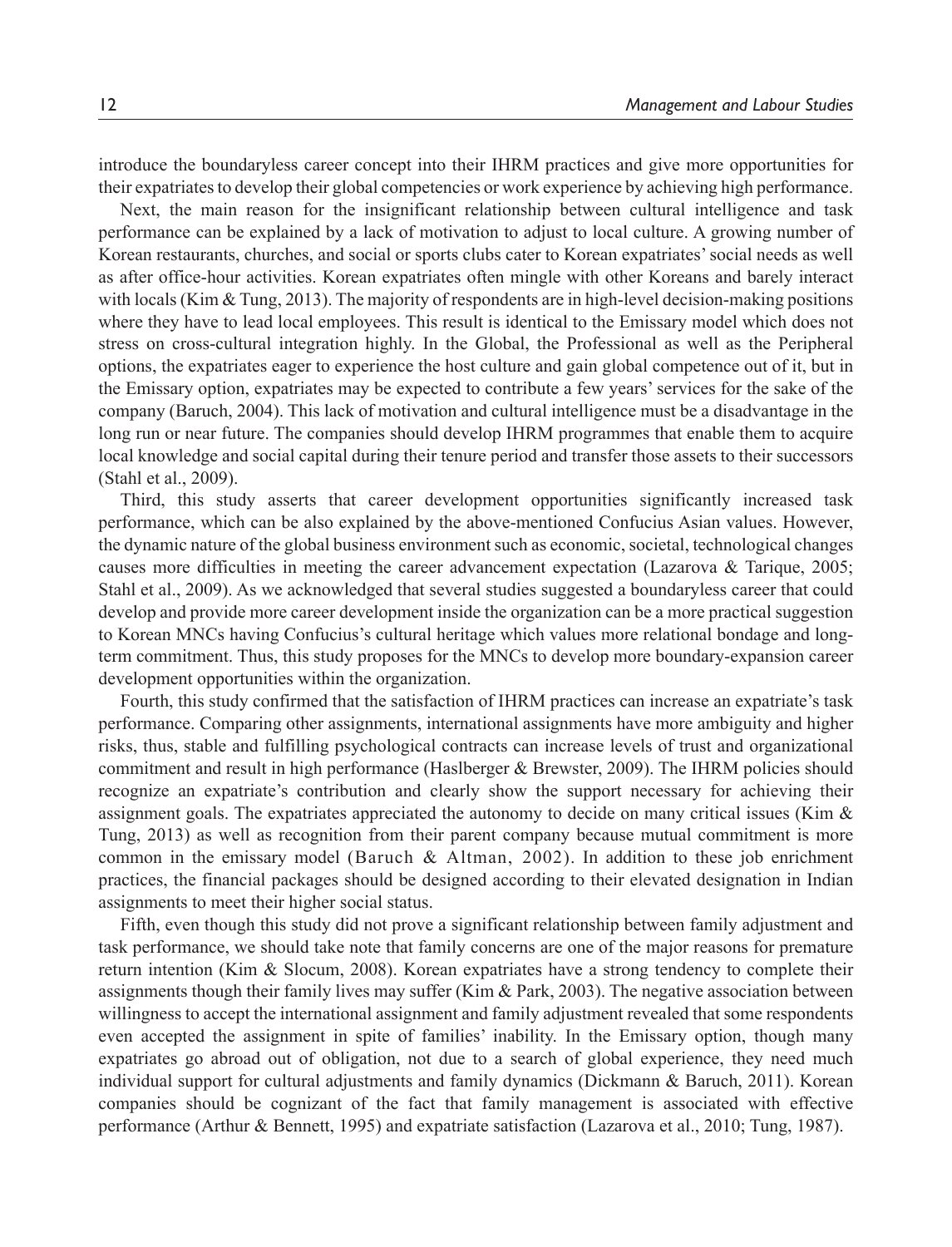# **Conclusion**

As a result of an increasingly globalized world, the expatriation of employees is one of the most common practices among growing companies. As the companies' success depends on the performance of expatriates, developing a relevant IHRM strategy for especially those who are from NIEs or emerging countries assigned to emerging nations became an urgent matter. Due to the lack of global experience and basic resources, they try to imitate global companies from western developed countries. But these efforts often result in negative consequences due to ignoring their current globalization status. As most of the current Korean companies' globalization status is best explained by the Emissary model (Baruch & Altman, 2002), reflecting the results of this study to the light of the model will be more useful. This study found that satisfaction of IHRM practices and career development opportunities predicted the high performance of their expatriates. These two factors should be taken as primary considerations to improve the task performance of expatriates, which secure an MNC's global competitiveness.

Many companies in NIEs or emerging countries can match their current organizational approach to the management of careers and the meaning of international assignments with the five options such as the Global, the Emissary, the Professional, the Peripheral, and the Expedient. The Global option sounds like the best approach and ideal situation for those who pursue globalization. However, it is likely to be a utopian model for those who lack global experience and enough resources. Each option has its strengths and weaknesses, and the companies must practically examine their HR practices to achieve the strategic alignment of the respective global business strategy. But all options need to treat an expatriate assignment as a means to identify as a high-potential leadership for the organization as well as a career development opportunity.

Thus, our research extends the conceptual and practical knowledge of IHRM, particularly to those organizations seeking a relevant framework for expatriate development in MNCs from rising economies. The MNCs usually lack human resources and global experience, which expose themselves as vulnerable in the global business arena. Without assessing their standpoint, merely imitating the characteristics of the Global archetype may mislead them to discourage their committed expatriates with their ill-prepared IHRM policies and programmes. This study reveals Korean MNCs' standpoint and suggests some practical implications.

# **Practical Implications**

Regular feedback on career development through international assignments by parent companies will improve both task performance and satisfaction of IHRM practices. This is because expatriates, especially those pursuing career advancement within the organization, appreciate the feedback as an act of recognition. While considering Korea's Confucius background and the Emissary approach, senior management in the home country should take the initiative of expatriate management and recognize their employees' global experience. Their recognition surely motivates young expatriates to perform well even though they cannot guarantee promotion upon repatriation. The encouraging news is that Hyundai motors promoted a record number (19.6%) of their expatriates to executive posts at the end of 2013 (Kim, 2013), which will impact their expatriates' task performance.

Next, work culture change is required to embrace local employees in their subsidiaries. For example, in the Emissary case, many Korean companies have been sending key local employees to Korea to learn Korean working culture and continuing to emphasize behavioral resemblance to Korean expatriates. And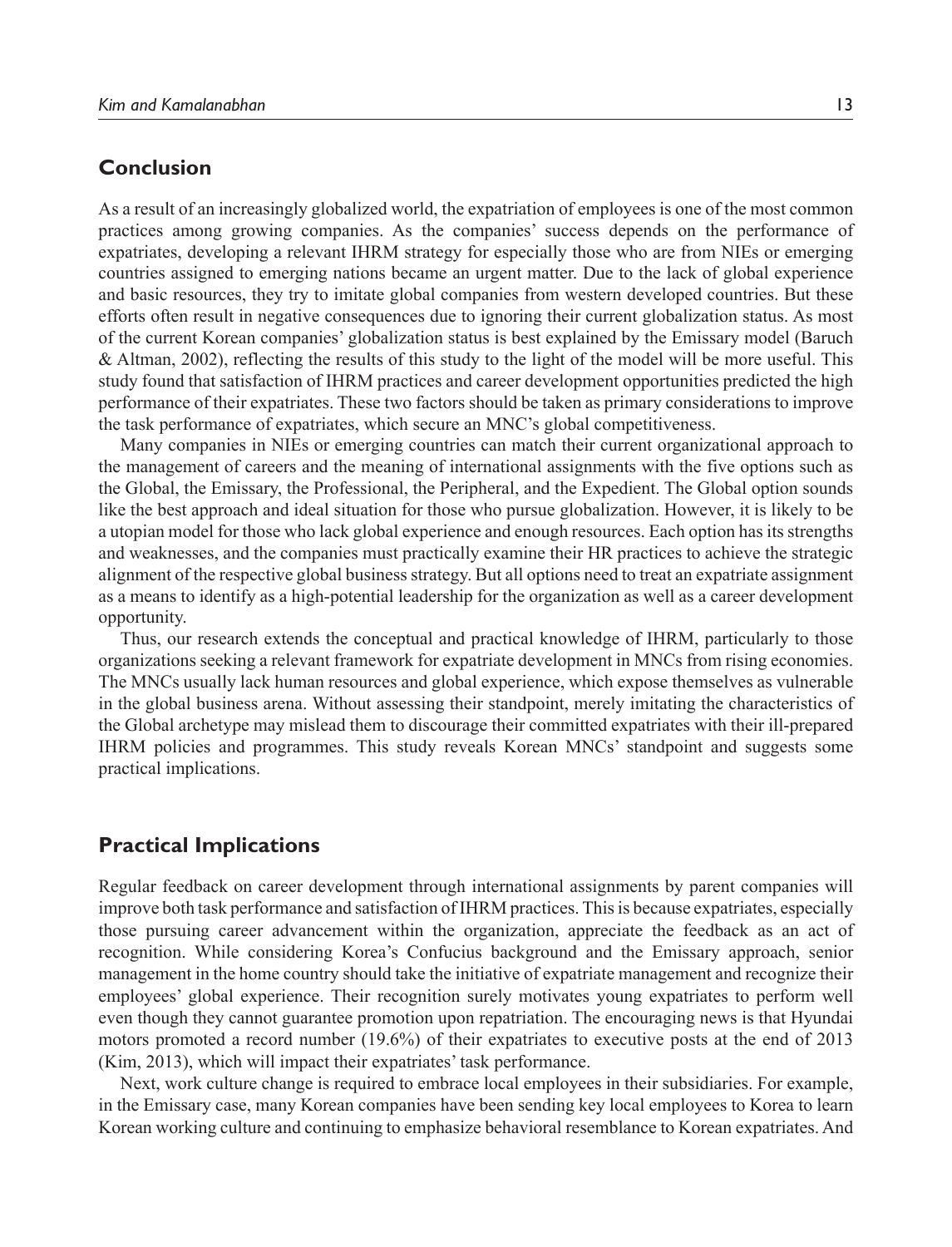Korean expatriates occupy key or decision-making positions. These facts hinder local employees from pursuing their career advancement within the organization. The MNCs should provide a room for them to have hope and grow in the organization

Finally, expatriation is not only for the career development opportunity. Thus, the companies should also utilize their expatriates' willingness and enthusiasm toward global leadership development which closely related to its IHRM strategy.

# **Limitations and Suggestions**

One noticeable constraint of our study is the relatively small sample size. However, this sample size was found to be large enough for doing regression analyses. Second, this study is only focused on Korean expatriates. It will be highly beneficial if the results of this study are compared with or contrast to the performance of Western expatriates or expatriates from other Asian multinationals such as India or China. Thus, the findings of these studies could be replicated and generalized widely. Third, the Korean expatriates selected responses by themselves to measure task performance. However, this kind of selfreport study might have inflated the common source error. Future research should contrast the findings with data from their leaders or relevant others. However, a great number of respondents stated that they did not have supervisors since they occupied the highest position in their international assignments.

Notwithstanding the above-mentioned limitations, our study offers significant theoretical and practical implications regarding advances in our knowledge about the task performance of expatriates from recently industrialized countries. Future studies should examine the predictors of contextual performance as well.

#### **Declaration of Conflicting Interests**

The authors declared no potential conflicts of interest with respect to the research, authorship and/or publication of this article.

#### **Funding**

The authors received no financial support for the research, authorship and/or publication of this article.

### **ORCID iD**

Hyeong-Deug Kim  $\Box$  https://orcid.org/0000-0002-8366-3090

#### **References**

- Ali, A., Van der Zee, K., & Sanders, G. (2003). Determinants of intercultural adjustment among expatriate spouses. *International Journal of Intercultural Relations*, *27*(5), 563–580.
- Altman, Y., & Baruch, Y. (2012). Global self-initiated corporate expatriate careers: A new era in international assignments? *Personnel Review*, *41*(2), 233–255.
- Ang, S., Van Dyne, L., Koh, C., Ng, K. Y., Templer, K. J., Tay, C., & Chandrasekar, N. A. (2007). Cultural intelligence: Its measurement and effects on cultural judgment and decision making, cultural adaptation, and task performance. *Management and Organization Review*, *3* (3), 335–371.
- Arthur, W., & Bennett, W. (1995). The international assignee: The relative importance of factors perceived to contribute to success. *Personnel Psychology*, *48*(1), 99–114.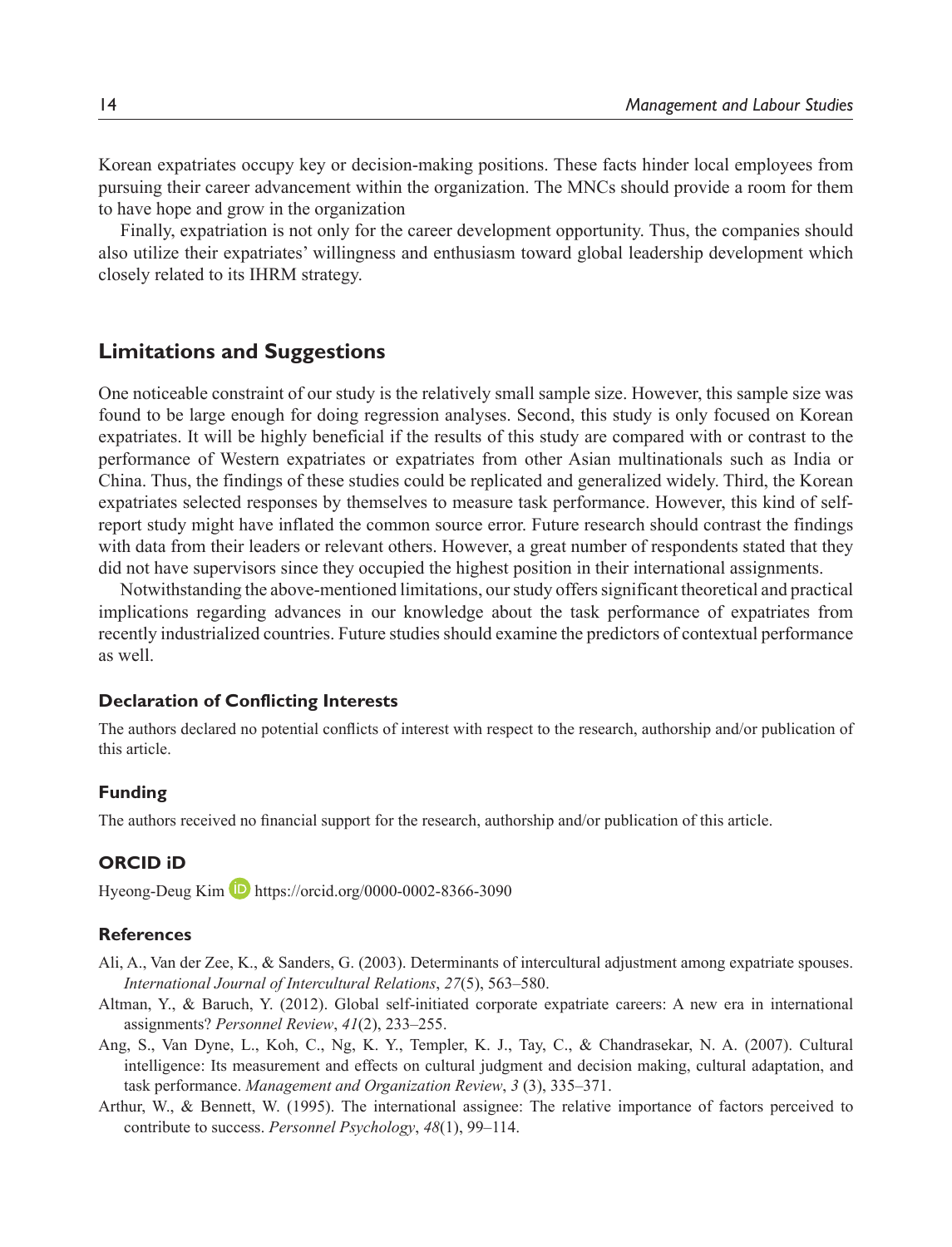- Bal, P. M., De Lange, A. H., Ybema, J. F., Jansen, P. G., & Van der Velde, M. E. (2011). Age and trust as moderators in the relation between procedural justice and turnover: A large-scale longitudinal study. *Applied Psychology*, *60*(1), 66–86.
- Bartlett, C. A., & Ghoshal, S. (1989). *Managing across borders*. Harvard Business School Press.
- Baruch, Y. (2004). *Managing careers: Theory and practice*. Pearson Education.
- Baruch, Y., & Altman, Y. (2002). Expatriation and repatriation in MNCs: A taxonomy. *Human Resource Management*, *41*(2), 239–259.
- Black, J. S., & Gregersen, H. B. (1991). When Yankee comes home: Factors related to expatriate and spouse repatriation adjustment. *Journal of International Business Studies*, *22*(4), 671–694.
- Black, J. S., Gregersen, H. B., Mendenhall, M. E., & Stroh, L. K. (1999). *Globalizing people through international assignments*. Addison-Wesley.
- Cho, S. (2013, 11 October). Samsung, LG, and Hyundai lead in India. *Financial News*. http://www.fnnews.com/ view?ra=Sent0701m\_View&corp=fnnews&arcid=201310110100103930005680&cDateYear=2013&cDateMo nth=10&cDateDay=10
- Cox, J. B. (2004). The role of communication, technology, and cultural identity in repatriation adjustment. *International Journal of Intercultural Relations*, *28*(3), 201–219.
- Dickmann, M., & Baruch, M. (2011). *Global careers*. Routledge.
- Earley, P. C., & Ang, S. A. (2003). *Cultural intelligence: Individual interactions across cultures*. Stanford University Press.
- Harrison, D. A., & Shaffer, M. A. (2005). Mapping the criterion space for expatriate success: Task and relationshipbased performance, effort and adaptation. *The International Journal of Human Resource Management*, *16*(8), 1454–1474.
- Heenan, D. A., & Perlmutter, H. V. (1979). *Multinational organization development*. Addison-Wesley.
- Hyundai Motor Company. (2017). *Hyundai motor India ltd*. http://www.hyundai.com/in/en/AboutUs/Exports/ index.html
- Imran, H., Arif, I., Cheema, S., & Azeem, M. (2014). Relationship between job satisfaction, job performance, attitude towards work, and organizational commitment. *Entrepreneurship and Innovation Management Journal*, *2*(2), 135–144.
- Kim, A. E., & Park, G. (2003). Nationalism, confucianism, work ethics and industrialization in South Korea. *Journal of Contemporary Asia*, *33*(1), 37–49.
- Kim, E. (2013, 28 December). Hyundai Motor promoted a record number of people. *Chosunilbo*. http://biz.chosun. com/site/data/html\_dir/2013/12/28/2013122800105.html
- Kim, H.-D., & Tung, R. L. (2013). Opportunities and challenges for expatriates in emerging markets: An exploratory study of Korean expatriates in India. *The International Journal of Human Resource Managemen*t, *24*(5), 1029–1050.
- Kim, K., & Slocum, J. W., Jr. (2008). Individual differences and expatriate assignment effectiveness: The case of US-based Korean expatriates. *Journal of World Business*, *43*(1), 109–126.
- Kraimer, M. L., & Wayne, S. J. (2004). An examination of perceived organizational support as a multidimensional construct in the context of expatriate assignment. *Journal of Management*, *30*(2), 209–237.
- Kraimer, M. L., Wayne, S. J., & Jaworski, R. A. A. (2001). Sources of support and expatriate performance: The mediating role of expatriate adjustment. *Personnel Psychology*, *54*(1), 71–99.
- Lazarova, M., & Tarique, I. (2005). Knowledge transfer upon repatriation. *Journal of World Business*, *40*(4), 361–373.
- Lazarova, M., Westman, M., & Shaffer, M. A. (2010). Elucidating the positive side of the work-family interface on international assignments: A model of expatriate work and family performance. *Academy of Management Review*, *35*(1), 93–117.
- Lee, J. (2012, 6 February). The average age to get married has been affected by economic condition. *The Korean Economic Daily.* http://www.hankyung.com/news/app/newsview.php?aid=201202160925l&sid=0106&nid=00  $9&$ ltype=1